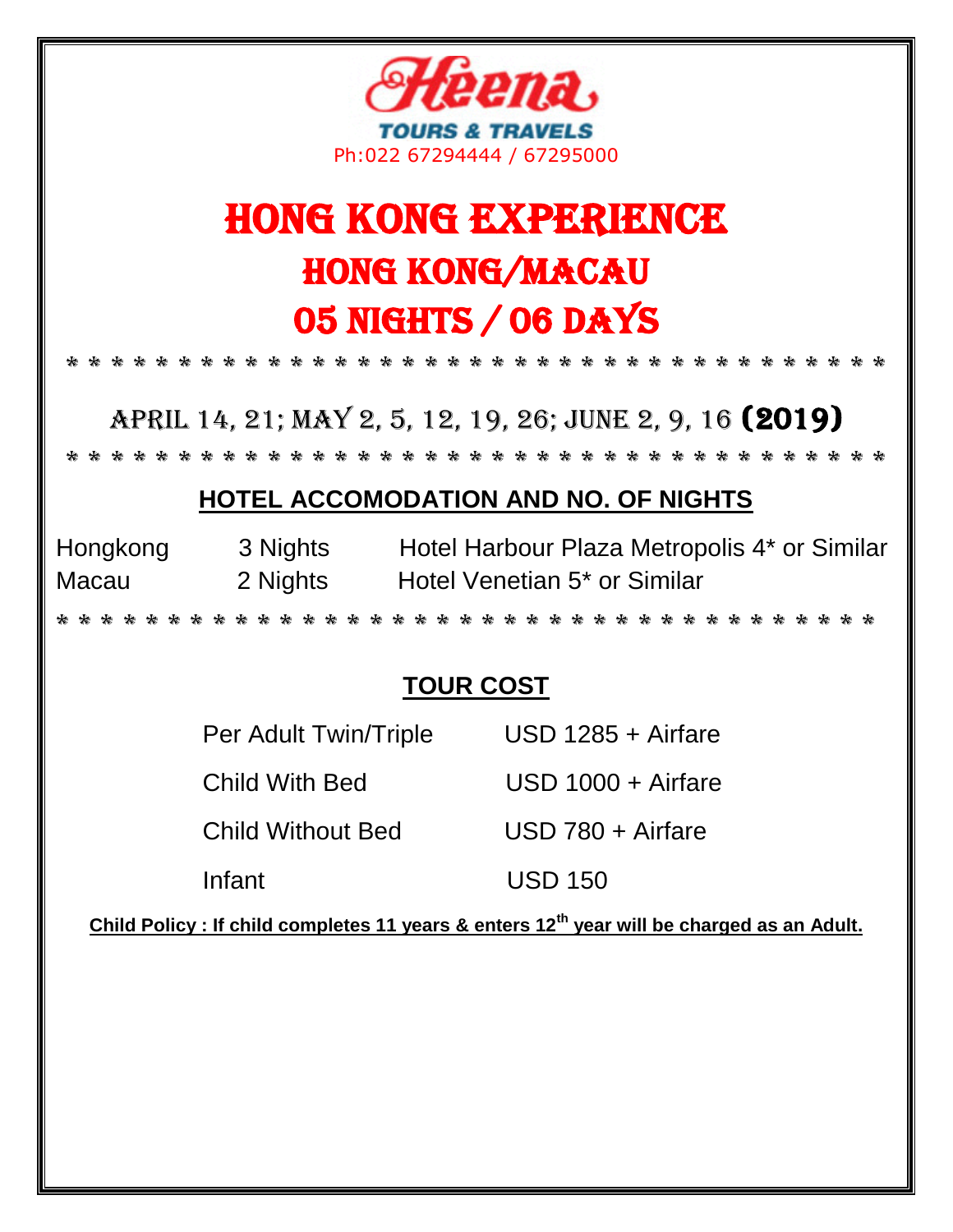## **HIGHLIGHTS**

#### **HONGKONG - HOTEL HARBOUR PLAZA METROPOLIS - 3 NIGHTS**

- Hong Kong City Tour, Madam Tussauds Museum, Victoria Peak Top Level, Sky Terrace 428, Old Clock Tower, Jewellery Factory. **Star Ferry Harbour Ride,** Symphony of Lights.
- Ocean Park With Packed Lunch Prepared By Our Own Rajasthani Maharaj.
- Disney Land With Packed Lunch Prepared By Our Own Rajasthani Maharaj.
- Lantau Island with One way Ngong Ping 360 Cable car (Crystal Cabin), The Big Buddha.
- Hong Kong To Macau By Ferry.

#### **MACAU - HOTEL VENETIAN MACAU - 2 NIGHTS**

- Macau City Tour.
- Macau Tower With Entrance Ticket.
- Macau To Hong Kong Airport By Ferry.



Heena is conducting Hong Kong Tour with Pure Veg Food made by our own Rajasthani Maharaj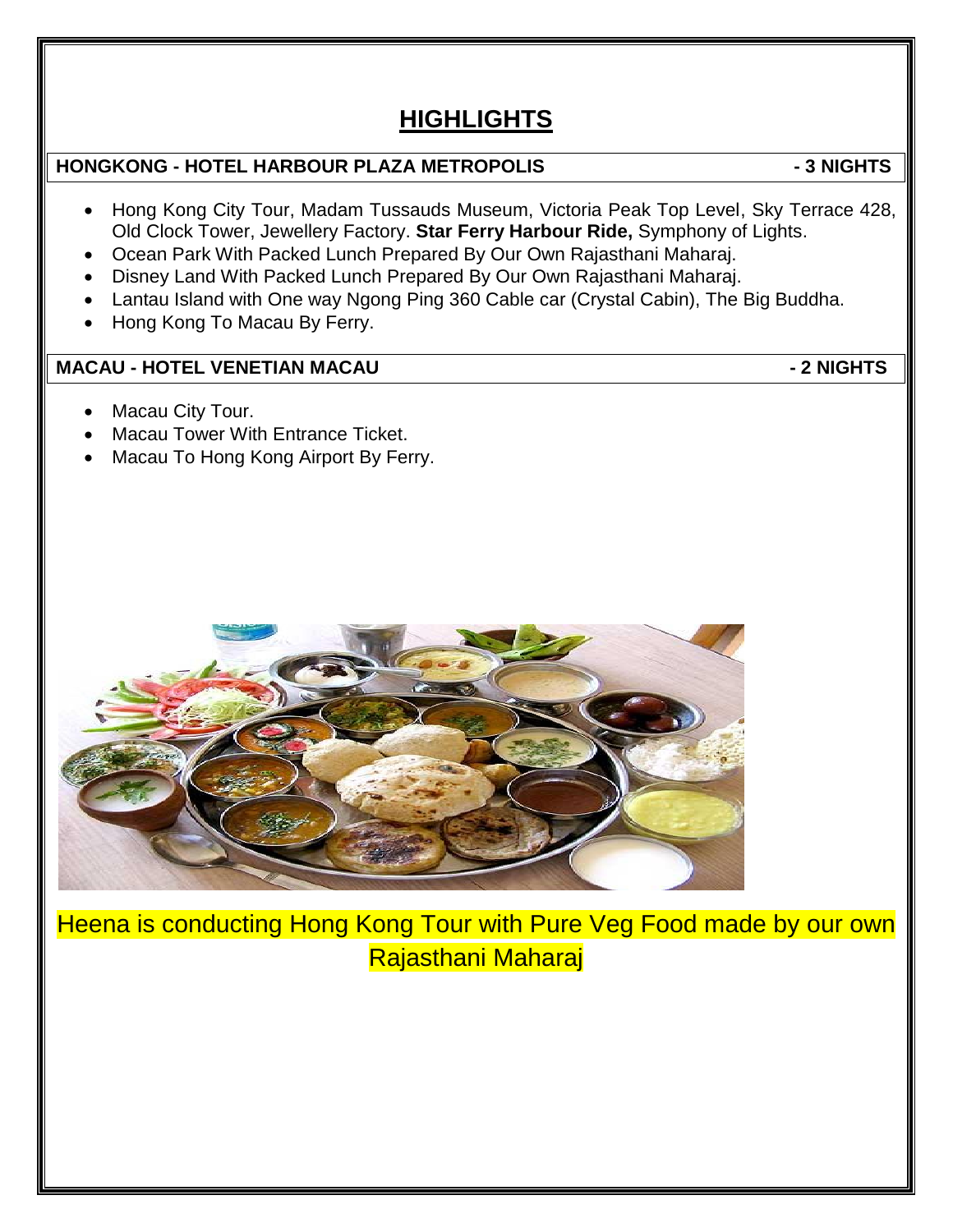## **ITINERARY**

#### **DAY 1 : HONGKONG - CHECK IN – HONG KONG CITY TOUR.**

- Arrive Hongkong International Airport & Proceed towards Visa on Arrival / Immigration followed by Bag collection & Customs. Meet Heena's Tour Manager on Arrival.
- Transfer from Hong kong Airport to Hong kong Hotel by road, Check In is strictly by 1400 hrs.
- Later proceed for Delicious Pure Veg / Jain Lunch.
- Later proceed for Hong kong City Tour which includes top level Victoria Peak, Madam Tussauds Museum, and the anvil-shaped [the peak tower](http://www.discoverhongkong.com/in/shop/where-to-shop/malls-and-department-stores/the-peak-tower.jsp) has a large viewing platform called Sky Terrace 428, in addition to dining and retail outlets.
- Then we proceed for Star Ferry Harbour Ride, one of the beloved icons of the city and a lot more than just a means of transportation. It has been shuttling residents between Hong Kong Island and Kowloon. For tourists, the clunky double-deckers offer one of the world's most spectacular views.
- Also, explore Jewellery Factory and Old Clock Tower.
- Later proceed for Delicious Pure Veg / Jain Dinner.
- Overnight at hotel in Hong kong. (BREAKFAST IN FLIGHT – LUNCH – DINNER)

#### **DAY 2 : HONGKONG - OCEAN PARK.**

- After Breakfast, proceed for exciting tour of Ocean Park. OCEAN PARK is the most spectacular oceanariums in the world with the largest marine theater. It is also an amusement park perched around two mountain peaks, with an area of 870,000 square meters. Sea lions, dolphins, sharks, penguins and killer whales are housed in stimulated environments similar to their natural habitat and will show off their spectacular tricks to thrill you at the Ocean Theatre. Also an excellent opportunity to see its two most popular guests – giant pandas and Jia Jia. The park also offers a full range of hair raising rides – the exhilarating Dragon Roller Coaster, the thrilling Mine Train, Flying Swing, the Eagle and the latest Abyss Turbo Drop which guarantees you the utmost excitement by a sudden downward plunge from as high as a 20 storey building.
- Evening return back to hotel, Later proceed for Delicious Pure Veg / Jain Dinner.
- Overnight at hotel in Hong Kong. (BREAKFAST – PACKED LUNCH – DINNER)

#### **DAY 3 : HONGKONG - DISNEY LAND.**

- After Breakfast, proceed for full day tour at DISNEYLAND. Here you can enjoy exciting new tomorrow and attractions. Feel the wind in your hair as you cruise along the futuristic highway in autopia, talk in real time with the mischievous blue alien at stitch encounter, and cool off in a water-soaked journey through the aquatic UFO zone.
- Evening return back to hotel, Later proceed for Delicious Pure Veg / Jain Dinner.
- Overnight at hotel in Hong Kong. (BREAKFAST – PACKED LUNCH – DINNER)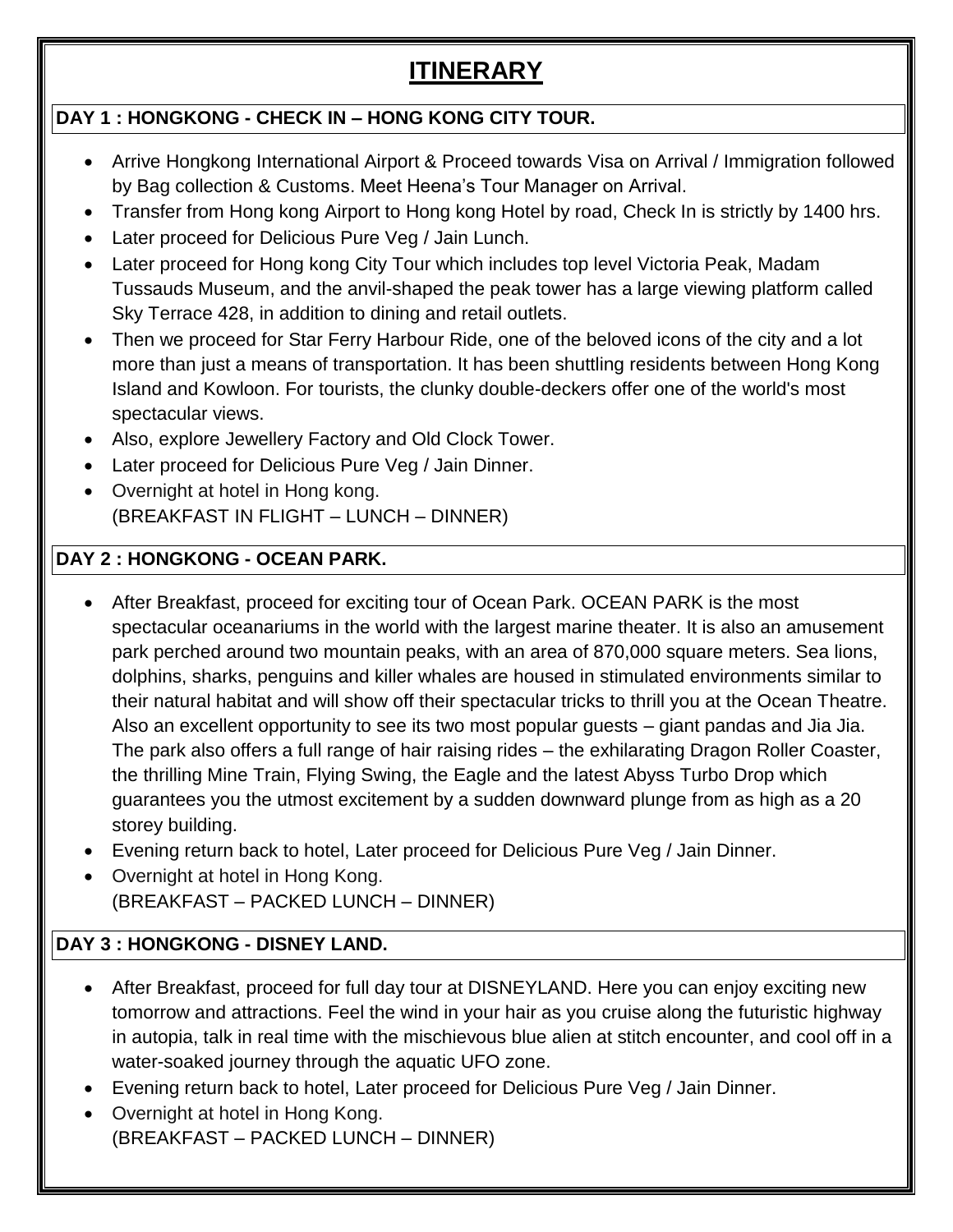#### **DAY 4 : HONGKONG - MACAU.**

- After breakfast, check out and proceed to the Lantau Island by bus ride from Tung Chung. Visit the Big Buddha, 260 step staircase will bring you to the three tier podium where it rests. The views from the podium are magnificent. Then back by Ngong Ping Cable car 360° (Crystal Cabin) 25 minutes ride with breathtaking panoramic views.
- Arrive Macau and after the customs and immigrations we proceed to Hotel & have delicious Lunch at Hotel. Check In is strictly by 1500 hrs.
- Later day free to enjoy & explore
- Free time for relaxation or to enjoy and explore this beautiful resort or you can try your luck at various casinos on your own.
- Later proceed for Delicious Pure Veg / Jain Dinner.
- Overnight at hotel in Macau. (BREAKFAST – LUNCH – DINNER)

#### **DAY 5 : MACAU - MACAU CITY TOUR.**

- After breakfast, proceed for City Tour of Macau which includes ruins of St. Paul's regarded as the symbol of Macau, the surviving facade is actually the remaining front wall and majestic stairway of the sacred St. Paul's church after the fire in 1835, which burnt the whole church into flames except the front wall, the most valuable part. A-ma temple the temple was dedicated to the seafarers' goddess dates from the early 16th century and is distinguished by beautiful tiled roofs and spectacular views from the upper gardens. Senado square is paved with a wave patterned mosaic of colored stones. it is the heart of the city surrounded by varieties of shops making it a pedestrians' and shoppers' paradise standing at 338m, the MACAU TOWER is a convention & entertainment centre which includes shops, restaurants, a convention centre, a cinema, a theatre and an exhibition hall. Climbing up the Observation Deck on 58<sup>th</sup> level for a breathtaking panoramic view and enjoy fresh air at a height of 233m above ground level.
- Later proceed for Delicious Pure Veg / Jain Lunch.
- Free time for relaxation or to enjoy and explore this beautiful resort or you can try your luck at various casinos on your own.
- Later proceed for Delicious Pure Veg / Jain Dinner.
- Overnight at hotel in Macau. (BREAKFAST – LUNCH – DINNER)

#### **DAY 6 : MACAU – HONGKONG AIRPORT.**

 After breakfast, checkout and proceed for ferry terminal to Hong Kong Airport to board your flight back to Mumbai. (BREAKFAST)